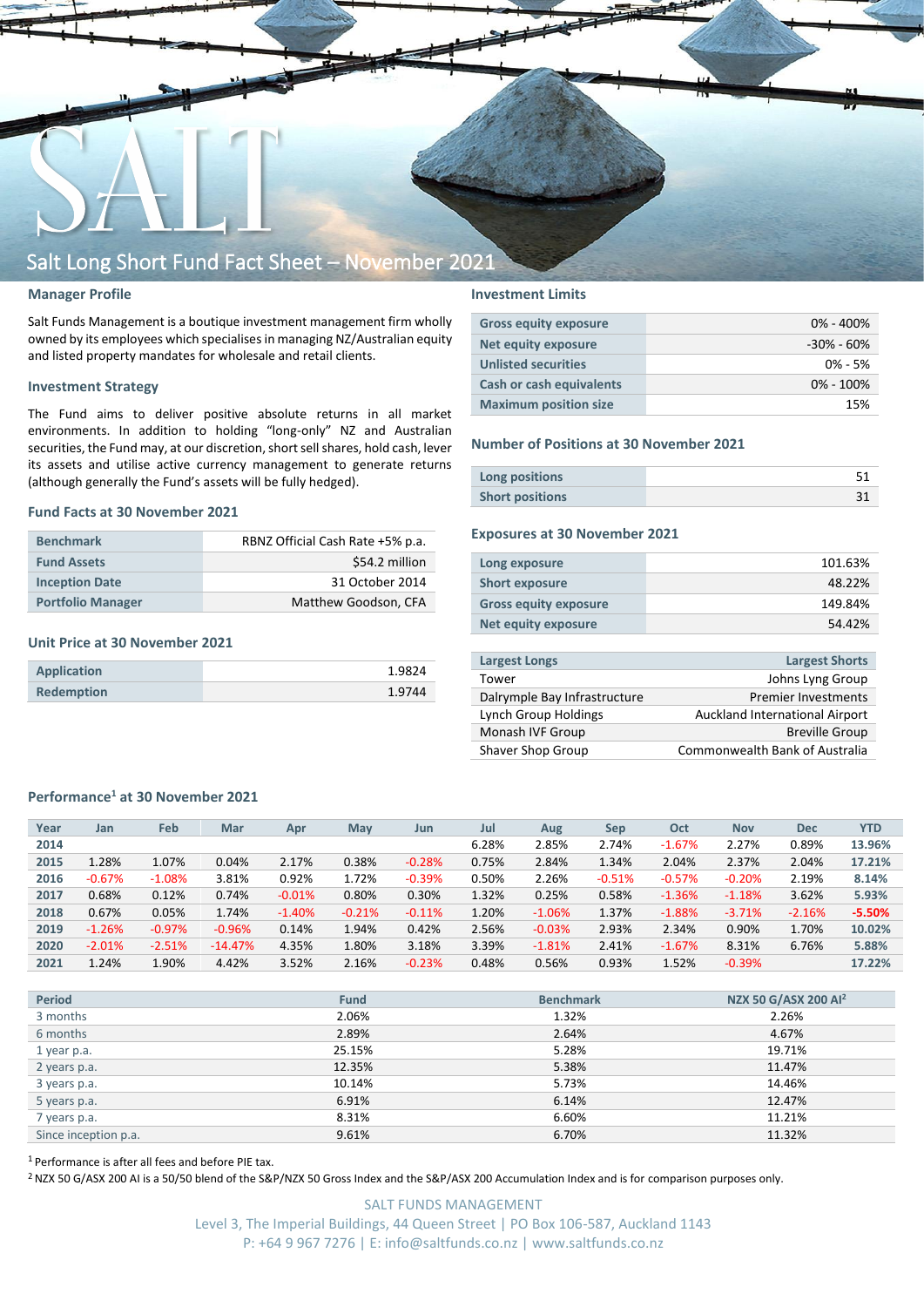# SALT

### Salt Long Short Fund Fact Sheet November 2021 Page 2 of 5

#### **Country Allocation at 30 November 2021 (Gross Equity Exposure) November 2021 Individual Stock Contribution**





#### **Fund Commentary**

#### Dear Fellow Investor,

The Fund experienced a modest decline in the month of November, with a return after all fees and taxes of -0.39%. This contrasted with a decline in the NZ equity benchmark of -2.9%, while Australia fell by -0.5%. We had our nose ahead until a surge in ultra-expensive growth stocks in the last couple of days punished our short book and pushed us slightly under water.

Our stock-picking was generally very good throughout the swings and roundabouts of AGM and result mini-season. However, our style exposure was horrid, with "growth" outperforming "value" by 6.6% in just the month of November alone according to JP Morgan analysis. With the divergence between these factors being at extremes, we believe we are well placed for the inevitable reversal when solid companies on 10x earnings with reasonable outlooks start to outperform 20x revenue vapourware companies once again.

For the last few quarters, we have been consistently banging the drum that inflation is emerging in NZ and globally, that central bankers will have to awaken from their deep slumber, and that higher interest rates will see a mixed impact on equities. Those with strong top-line leverage should do well in these inflationary times, while pure yield plays and long-dated growth stocks should struggle.

Our view of this investment paradigm continued to strengthen over November but a number of growth stocks did not play ball – money is still very cheap. However, under the hood, the winds of change are beginning to blow. Looking at the Nasdaq Index in the US, performance is becoming more concentrated to the largest and bluest chip names.

In November, the Nasdaq 100 Index rose by +1.8% but the wider Nasdaq Composite was only +0.25%. Worse, the ARK Innovation Fund (a proxy for the raciest growth names) fell by -12.9% and has slumped another 11.5% since. The phase where any piece of rubbish with half a story climbs to the stratosphere is behind us – investors' focus is beginning to change to who has a real business.

December 1 NZ time may be remembered for the "Powell Pivot". Regarding inflation, he stated that it is "time to retire the word transitory"; "the threat of persistently higher inflation has grown" and that "we can consider wrapping up the taper a few months sooner". In the days since, other Fed Governors have given speeches that sing from the same song-sheet. For now, a wave of liquidity continues to wash over markets but we would suggest that the punchbowl is in the course of being removed.

Evidence of inflation continues to abound. A few examples during the month:

• According to Bloomberg, world economy-weighted inflation rose to 4.7% at end-October. It was just 2.1% in early 2020.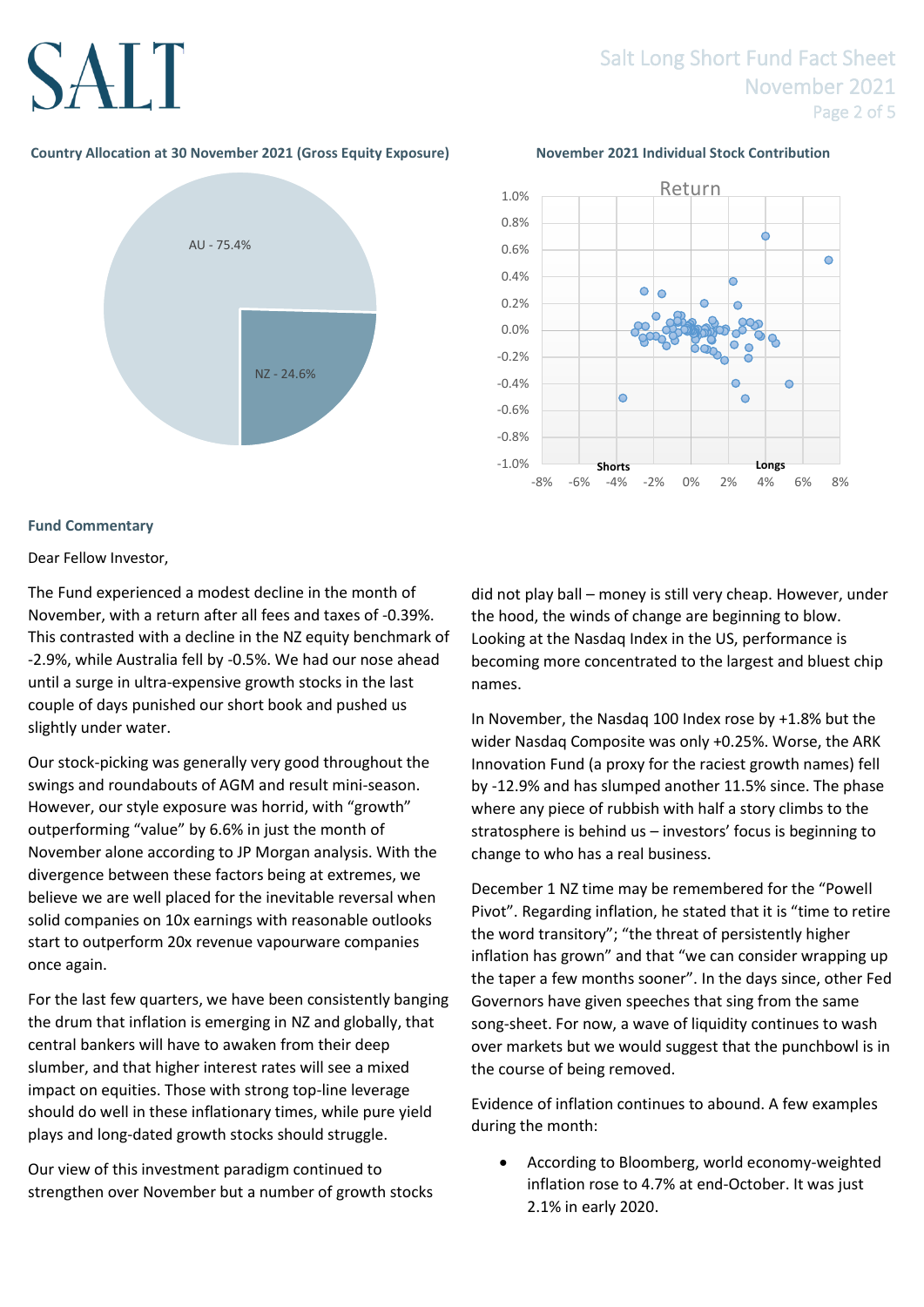### Salt Long Short Fund Fact Sheet November 2021 Page 3 of 5



- At its AGM, Australian builder Tamawood cited pressures including: timber +100%; Bluescope steel prices +69%; tapware +20%; windows +8%; shelving +18% etc and that they expect further increases.
- In NZ, Placemakers' price increases from December include: metal roofing +7-12%, imported MDF +10- 20%, hardwood decking +20%, Selleys silicone and sealants +30%, polythene +18%, building wraps +10% etc
- The US core CPI for the month of October rose by +0.9% versus the +0.6% expected. Annual core inflation reached its highest level since August 1991.
- The RBNZ Survey of Inflation Expectations showed businesses expect annual inflation to average 3.7% over the coming year, the highest forecast in 11 years, and well up on the 3.02% in the previous survey.
- The monthly ANZ Business Outlook Survey found that "inflation pressures remain intense", with firms' selling price intentions at a record high net +66.5%.



### **Cost and inflation pressures**

Source: ANZ, Statistics NZ, Macrobond

The fact that inflation pressures are emerging across the world removes one important constraint from the RBNZ – fear that the NZD might soar if we go harder and earlier than other countries. The OCR lifted from 0.50% to 0.75% in November, yet the NZD fell from 71.68 to 68.21. The Reserve Bank of Australia was late to the zero-rate party in 2020 and is looking increasingly out of step in leaving unconventional policies behind.

One interesting aspect that NZ investors might ignore at the peril is that while the RBNZ has only been lifting rates slowly, the market has pre-empted further moves based on the evidence that is available for all to see. A chart of the benchmark 3-year swap rate is below.



Notice how quiet property syndicators have been of late? The 3-year swap has risen from 0% to 2.5%. Worse, Citigroup research estimates that 40% of all NZ mortgages are set to be refinanced in the next 6 months and 70% in the next 12 months. The negative wealth effect and the impact on house prices could be sizeable. Yes, we remain net short the retirement village sector.

Returning to the Fund's positioning and performance in the month of November, our net length declined from 54% to a still high 50.5%. However, 2% of this is effectively cash from the Intega takeover bid. A further 4.7% is scattered across four particularly cheap gold stocks which have been under heavy pressure and which have significant potential upside if gold eventually responds to real interest rates being deeply negative. Resolute (RSG) and Regis Resources (RRL) are very cheap existing long-life producers while Bellevue Gold (BGL) and Tietto Minerals (TIE) have very exciting low-cost development projects.

As is generally the case, the Fund defied its superficially high net length to hold its own on negative days. There were a near-record 12 such down-days in the month for the 50/50 index of Australia and NZ, with the average loss for the market being -0.46% on those days. The Fund was up on half of those days and delivered an average return on them of +0.07%. It was actually the up-days where we struggled, with growth stocks tending to surge rather than the staider cheaper names that we prefer being long.

The Fund's performance in November of circa -0.3% (pre fees and tax) featured moderate gains from our short book and headwinds from our long book. We might have hoped for more gains from our shorts but ultra-expensive names outperformed even though markets fell in the month. Our overall "winners to losers" ratio was its weakest in some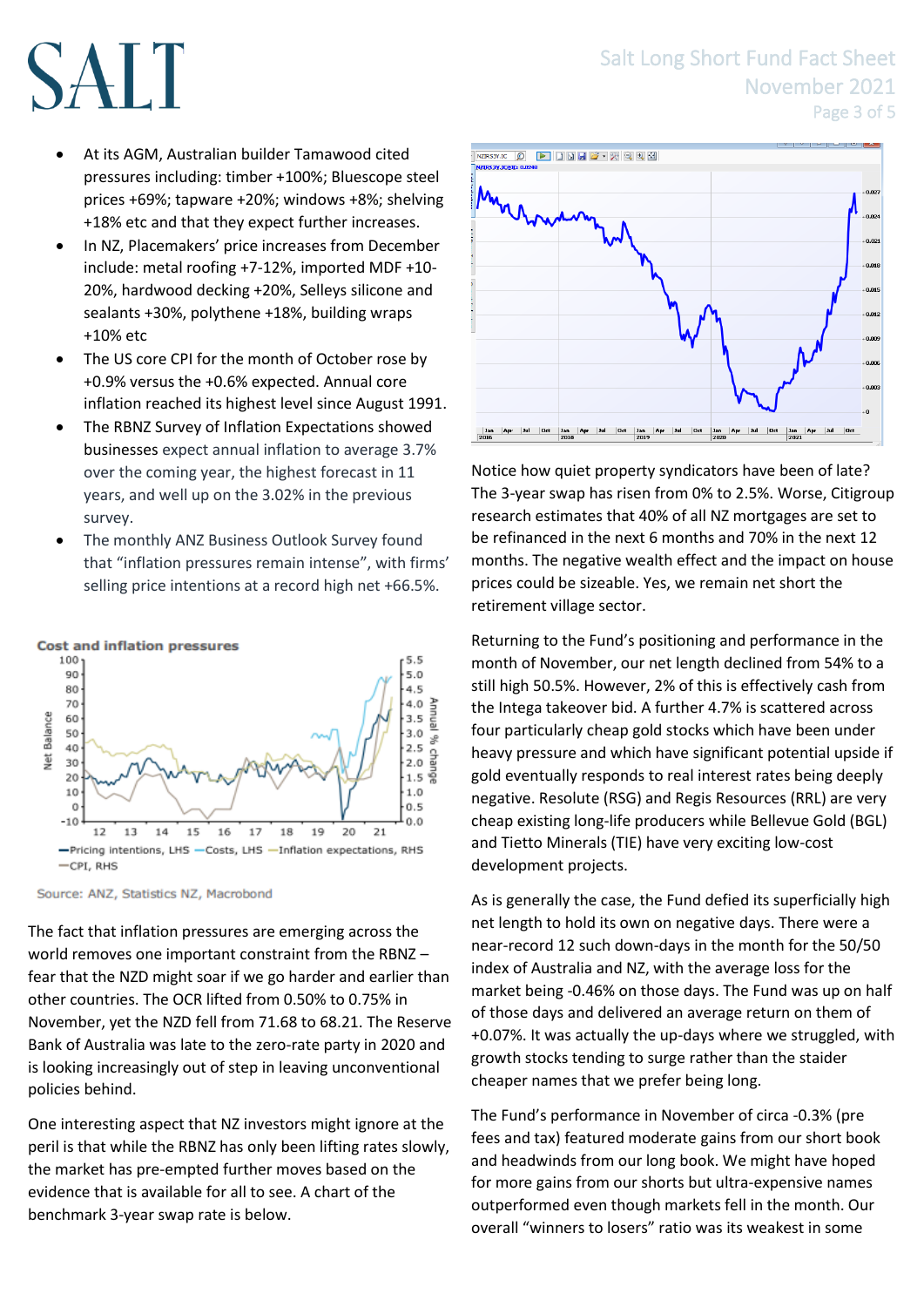# SALT

# Salt Long Short Fund Fact Sheet November 2021 Page 4 of 5

time at just 51%, with losses from our larger longs tending to be a little greater than gains from our typically smaller shorts.

The largest winner by some distance was our large long-held position in Shaver Shop (SSG, +18.1%), which one or two people finally started to notice after they delivered a strong trading update at their AGM. SSG has already been a multibagger for the Fund and we have taken a little profit but it remains a sizeable holding given it is on a cash PE of circa 8x and still has a strong growth outlook from category expansion, store rollouts and its highly successful online business. Other retailers with lesser growth outlooks trade at more than three times SSG's multiples in the momentum obsessed Australian market. We are hopeful that SSG can get on the momentum train.

Our second notable tailwind came from another key holding in the form of Tower (TWR, +7.1%) which delivered a result at the top end of (downgraded) expectations and announced a capital return. We are the only boy marching in step in this name, which appears to be generally disliked because of strong claims cost inflation and a couple of years of high large events claims which have seen them hit their aggregate reinsurance limit.

What we see is a company with a flush balance sheet (even after the repayment); a comparative advantage in their IT system versus their key competitors; further management expense ratio reductions as they drop the support costs from old systems; the claims expense cycle headwind turning into a tailwind as they and the rest of the industry re-price; and an investor base which irrationally assumes that TWR will hit their aggregate large event claims limit each and every year. We look forward to when they have a light claims year and the market gets over-excited at the huge earnings number TWR delivers at that time.

A third important positive was our long in Graincorp (GNC, +9.9%) which delivered a strong result and announced a buyback for early 2022. GNC has been a very successful investment since our entry in the \$4 region when we viewed analysts as underestimating the earnings upside from a massive grain harvest across their largely fixed cost network. This has played out as well as we could have hoped and the share price has responded strongly but we have a nagging question as to whether one should curb one's enthusiasm a little in the times of plenty and wait for a drought year to go hard again. We have therefore trimmed what was a very large holding back to sub-1%.

Other notable positives came from our short in the very expensive Commonwealth Bank (CBA, -11.0%) whose quarterly update was solid but not good enough to justify a PE of over 20x for a bank; our short in Ryman (RYM, -14.9%), whose result saw a step away from previous build-rate targets in the face of a housing market that may finally be peaking; a long in OFX Group (OFX, +28.5%) which has risen more than 50% since we bought it off forced passive sellers when it fell out of the S&P/ASX300 Index; and our long in Omni Bridgeway (OBL, +4.8%) which finally caught a respite from what we think is misplaced short-selling.

Our largest headwind came from a positive contributor last month in the form of Emeco (EHL, -14.6%) whose secondhalf weighted reiteration of guidance was not enough for the market. While EHL is experiencing some labour cost pressures, mining equipment markets are generally sufficiently strong for them to still be performing well. EHL is now on a Jun22 PE of just 6.3x, with decent growth thereafter. It is now trading at just 40% of its recent highs but its balance sheet has since been repaired and the overall commodity outlook is solid.

Our second notable detractor was misjudging the degree of adoration for our short in Johns Lyng Group (JLG, +14.8%). This is a company that provides commercial building and insurance remediation services, with their key clients include the major insurance companies. As one might expect from a low capital intensity service provider, their EBIT margins are in the 7-8% region and it would be a reasonable little business if it was on a PE of 10-15x. With there being claims cost pressures everywhere, we would be surprised if the large insurers allow JLG to earn super returns. For reasons that escape us, it has attained "darling stock" status and is on a Jun22 PE of 55x growing to 52x in Jun23. They'll no doubt buy a few small building services businesses on tiny multiples to generate a veneer of growth but this strikes us as having re-rated at least several bridges too far.

A third hit came from our large long in the coking coal export port operator, Dalrymple Bay Infrastructure (DBI, -9.7%). DBI has growth as it transitions its clients to light-handed regulation and has expansion plans that will be paid for by its clients. It has minimal exposure to thermal coal. DBI pays a fully free cashflow covered dividend yield of 8.8%, with a modest growth outlook. For a NZ investor taxed on a 5% assumed rate of return, this grosses up to a yield of 10.3% - a tad more attractive than term deposit rates.